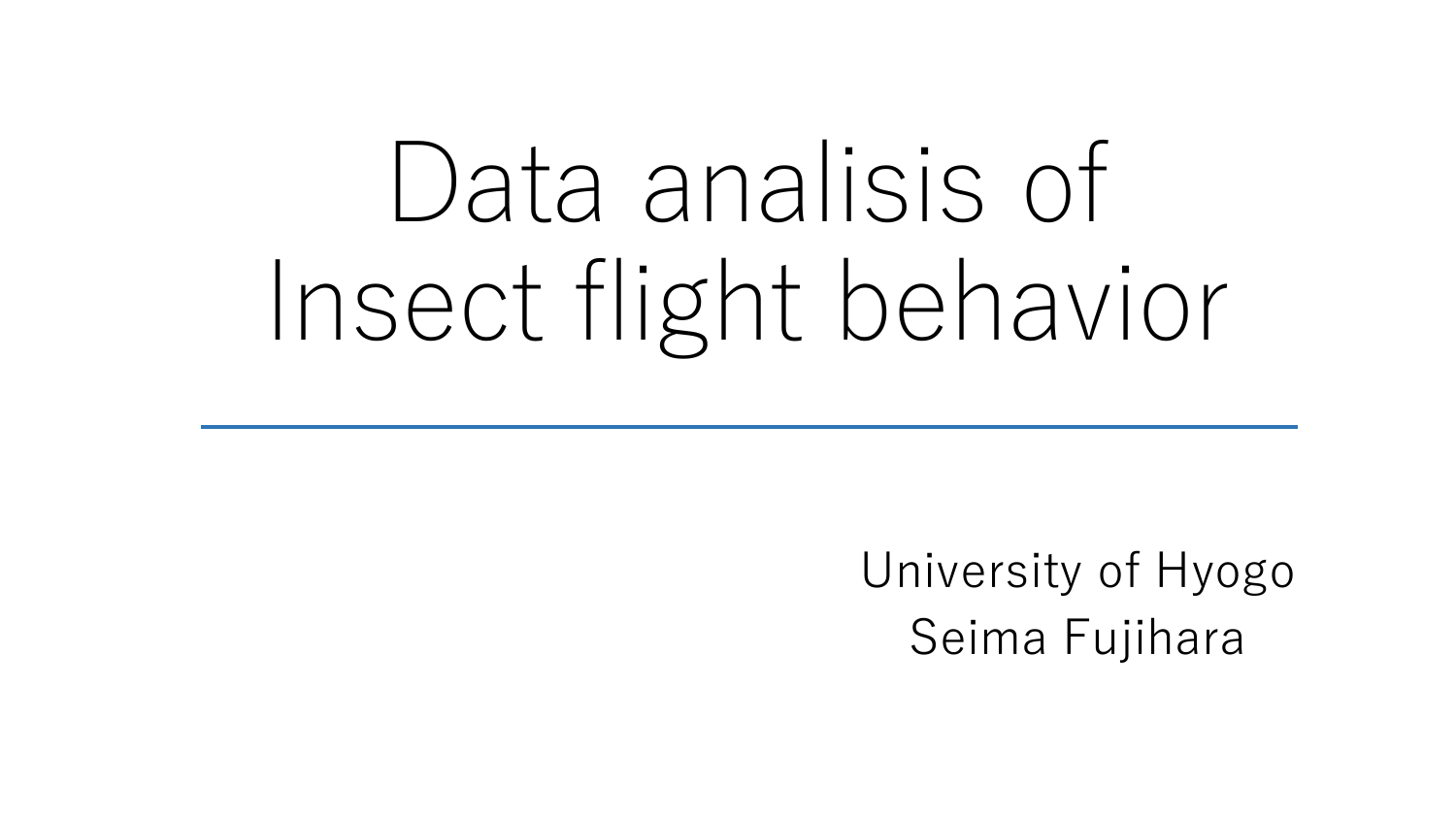## Oak wilt

- Recently, oak wilt is spreded by Beetle "*Platypus quercivorus*"(Fig.1) (Kuroda et al., 2012).
- Protecting by inserting medicine to tree, covering tree with plastic sheet, and so on  $(Fig.2)$   $(Saito, 2002)$ .
- But each protecting is not enough, because of oak wilt is spreding too huge range area.



Fig.1: Platypus quercivous



Fig.2: (A) Inserting medicine(B) covering with plastic sheet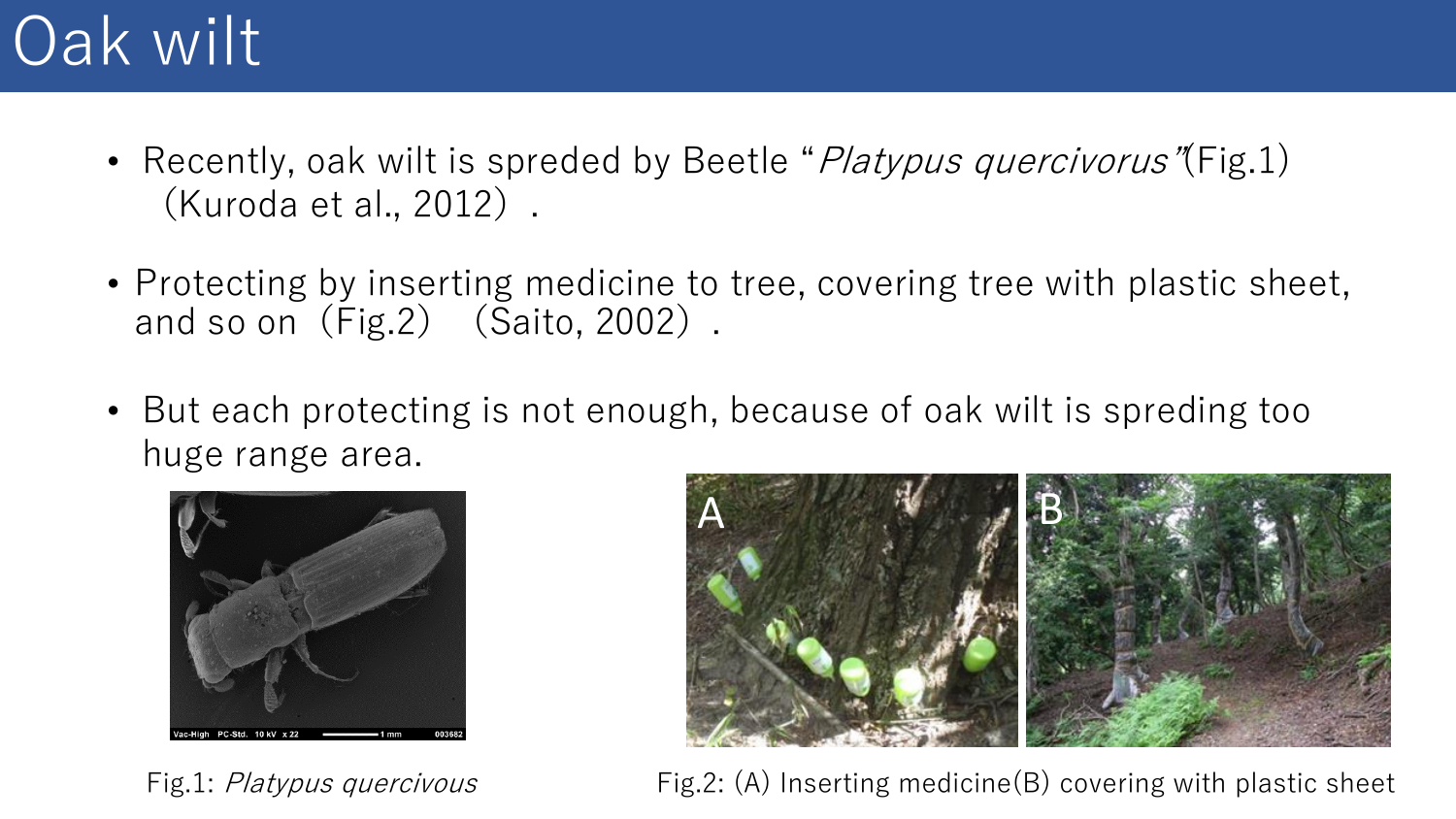## Flight-Mill

- 1. Applying cold anesthesia by ice pack
- 2. Bonding beetle and arm
- 3. Fiting arm to Flight-Mill
- 4. Flying beetle, arm is moving

Electric signal to Photo senser From LED .

Plastic part prevent signal. Then it change signal voltage and Flight-Mill sense a turn(Fig.3).

Measuring speed and distance (Fig.4).



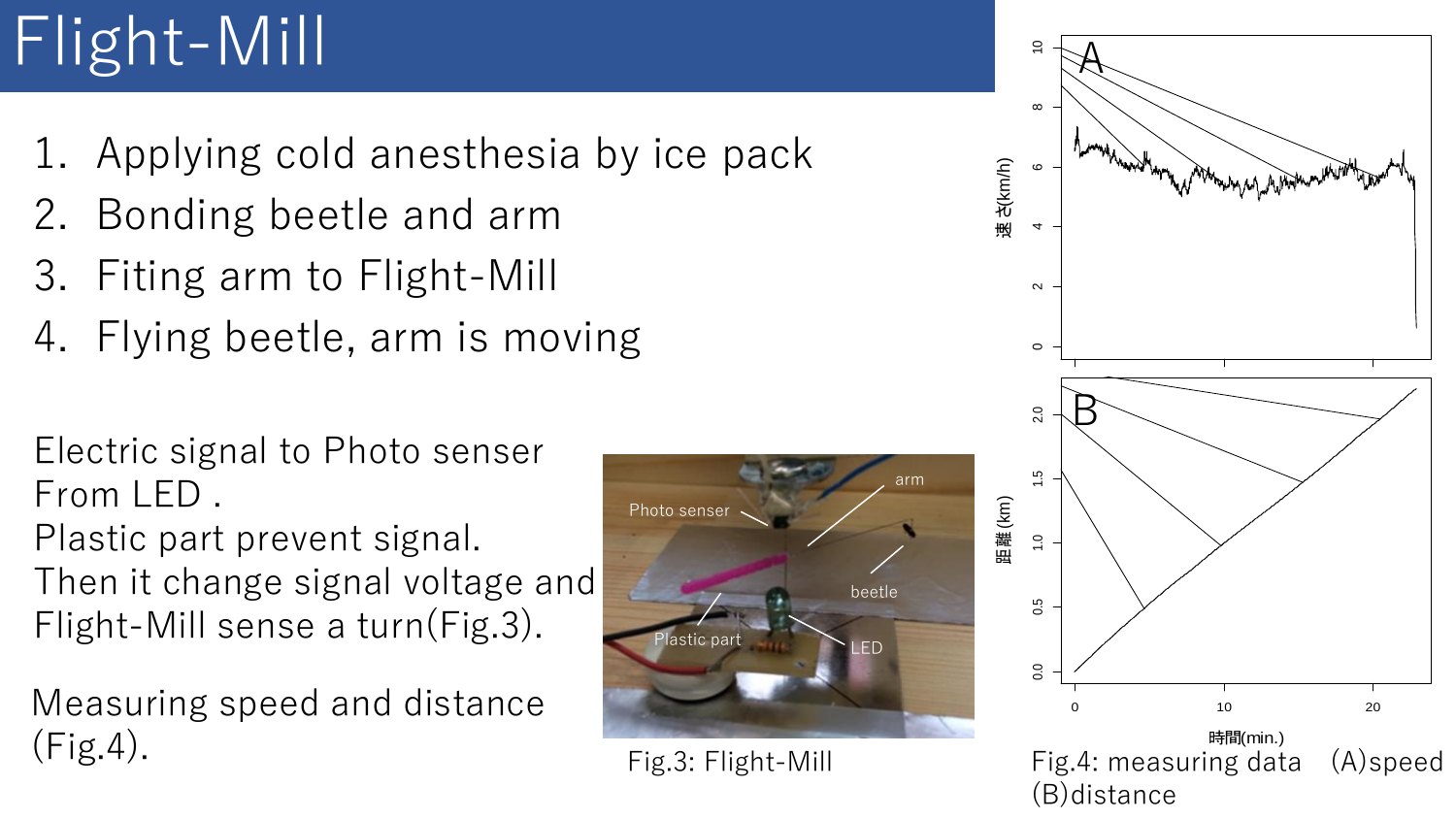## Process(previous)

Preparing

• Making directory "output" folder "concat" folder "concatF" folder



"2019output" folder "2019concat" folder "2019concatF" folder (after all process)

• Gcc compile C-file "dA3-Ljnew".c "concat3-LJ".c





"dA3-Ljnew".exe "concat3-LJ".exe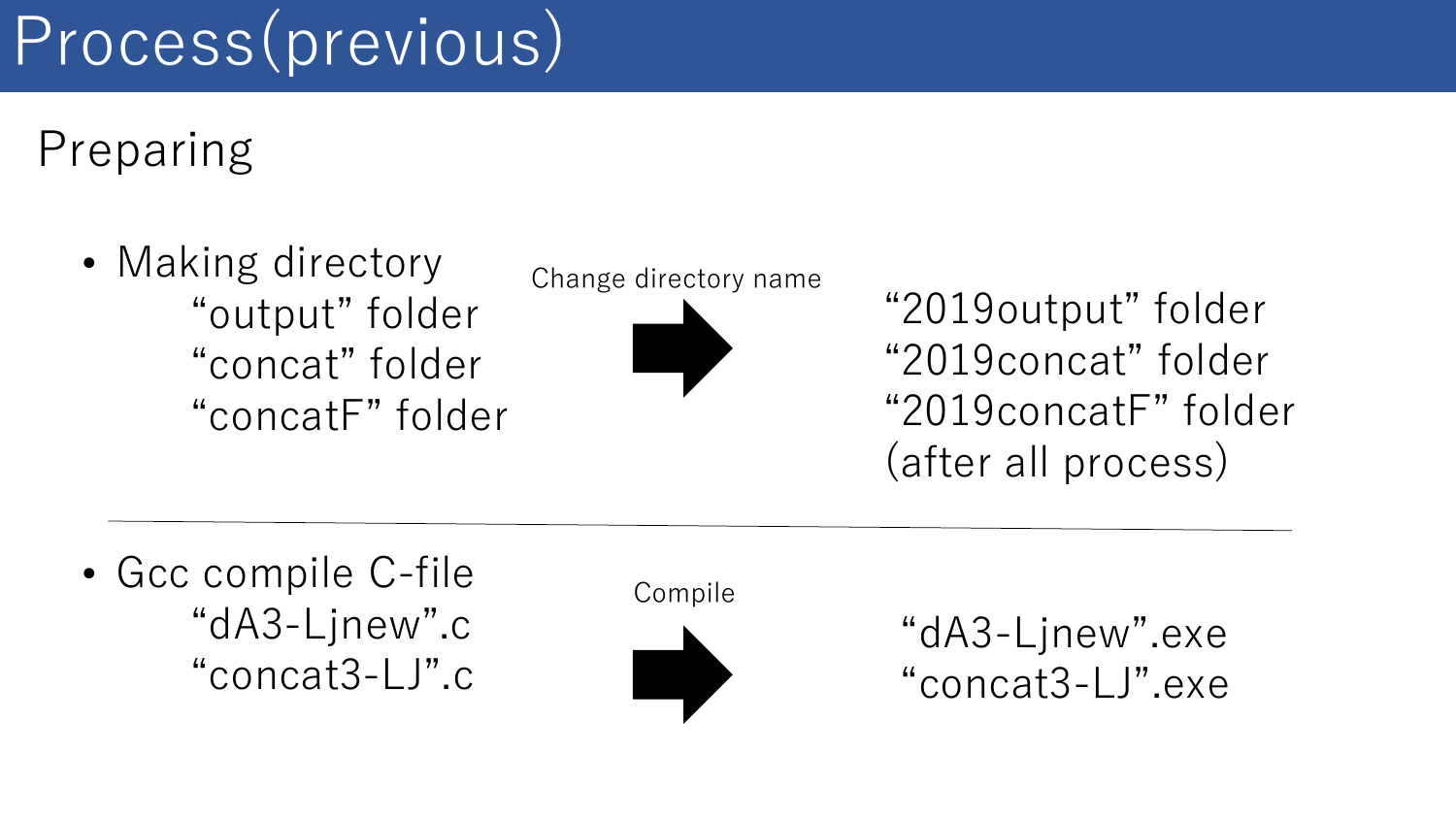### Process (previous)

|                                                     |                      |               |                   | "output" folder |               |               |             |  |
|-----------------------------------------------------|----------------------|---------------|-------------------|-----------------|---------------|---------------|-------------|--|
|                                                     |                      |               |                   |                 |               |               |             |  |
| Voltage data                                        | Calcurated turn data |               |                   |                 |               |               |             |  |
| AIN <sub>2</sub><br>AIN3<br>TheTime AINO<br>AIN1    | time(s)              | count         | duration dur high |                 | dur time(sec) | speed $(m/h)$ | distance(m) |  |
| 0.03424 0.039215 0.005914<br>43619.48 0.007621      | 43619.48382          |               | 189               | 10              | 0.189         | 4668.990723   | 0.245044    |  |
| 0.03424 0.039215 0.000826<br>43619.48 0.012708      | 43619.48382          | $\mathcal{P}$ | 187               | 8               | 0.187         | 4718.92627    | 0.490088    |  |
| 0.03933 0.039215 0.005914<br>43619.48 0.007621      | 43619.48383          | 3             | 187               | 9               | 0.187         | 4718.92627    | 0.735132    |  |
| 0.03424 0.044301<br>43619.48 0.007621<br>$-0.00426$ | 43619.48383          | 4             | 186               | 9               | 0.186         | 4744.296875   | 0.980176    |  |
| 0.03424 0.044301 0.011001<br>43619.48 0.017794      | 43619.48383          | C.            | 184               | 8               | 0.184         | 4795.865723   | 1.22522     |  |
|                                                     |                      |               |                   |                 |               |               |             |  |

| Gathered file                         |                 |                    |          |                       | "concat" folder |                    |          |
|---------------------------------------|-----------------|--------------------|----------|-----------------------|-----------------|--------------------|----------|
| 图 kash_190603_113643A.csv             | 2020/02/22 9:19 | Microsoft Excel CS | 1 KB     |                       |                 |                    |          |
| <sup>28</sup> kash_190603_113643B.csv | 2020/02/22 9:19 | Microsoft Excel CS | 1 KB     |                       |                 |                    |          |
| 图 kash_190603_113643C.csv             | 2020/02/22 9:19 | Microsoft Excel CS | 1,027 KB | <b>Ba</b> 190603A.csv | 2020/02/22 9:22 | Microsoft Excel CS | 2,891 KB |
| <b>a</b> kash_190603_113643D.csv      | 2020/02/22 9:20 | Microsoft Excel CS | 1 KB     | <b>Da</b> 190603B.csv | 2020/02/22 9:22 | Microsoft Excel CS | 631 KB   |
| 图 kash_190603_123644A.csv             | 2020/02/22 9:20 | Microsoft Excel CS | 1 KB     | <b>B</b> 190603C.csv  | 2020/02/22 9:22 | Microsoft Excel CS | 4,806 KB |
| 图 kash_190603_123644B.csv             | 2020/02/22 9:20 | Microsoft Excel CS | 1 KB     | <b>图 190603D.csv</b>  | 2020/02/22 9:22 | Microsoft Excel CS | 934 KB   |
| <b>a</b> kash_190603_123644C.csv      | 2020/02/22 9:20 | Microsoft Excel CS | 1,011 KB |                       |                 |                    |          |
| 图 kash_190603_123644D.csv             | 2020/02/22 9:20 | Microsoft Excel CS | 1 KB     |                       |                 |                    |          |



This takes 3 times to progress Flight-Mill data.